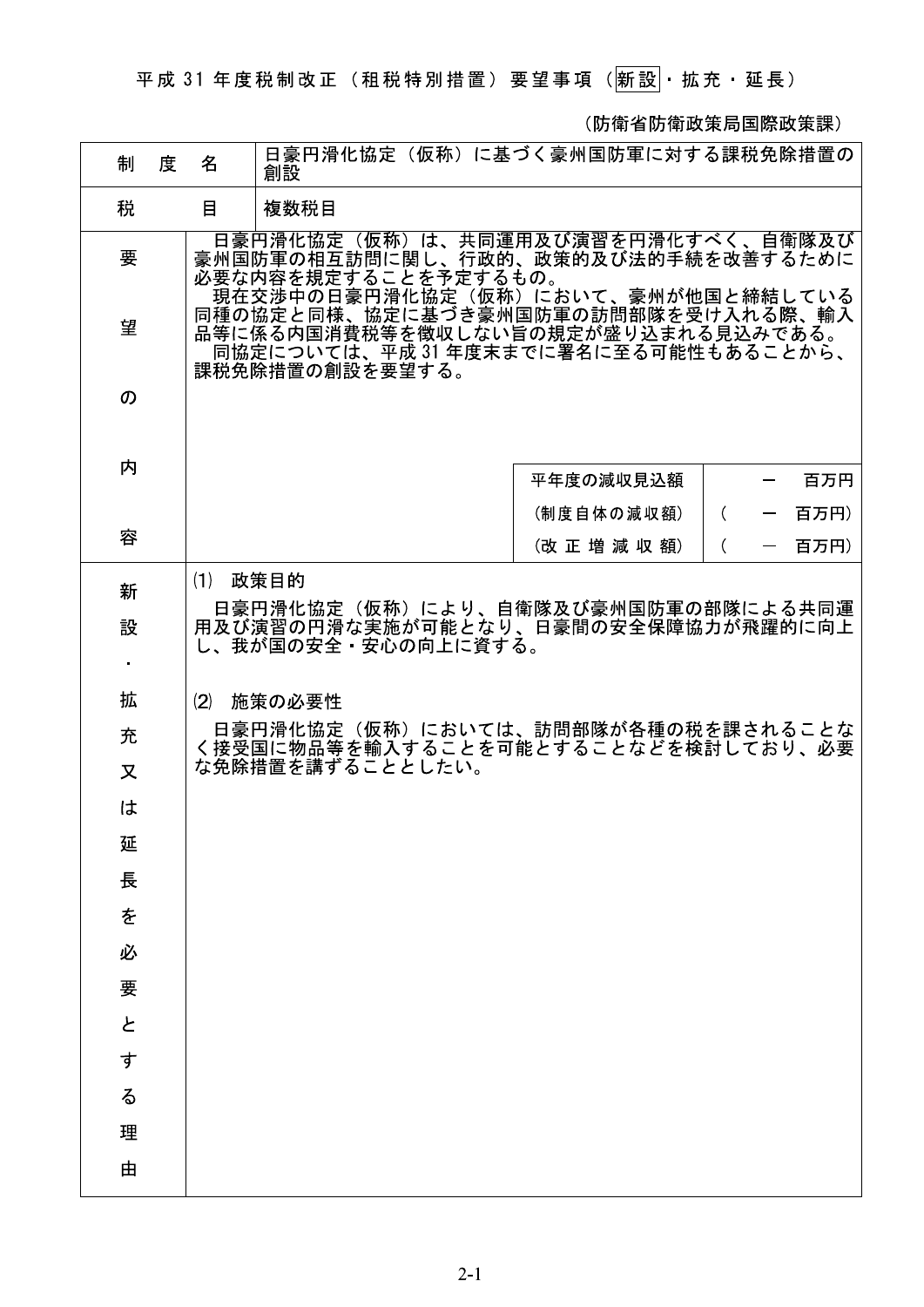|             | 合<br>理<br>性 | 政策体系<br>における<br>政策目的の<br>位置付け                                    | 日豪円滑化協定(仮称)に基づき、自衛隊と豪州国防軍の間                                               |
|-------------|-------------|------------------------------------------------------------------|---------------------------------------------------------------------------|
|             |             | 政策の<br>達成目標                                                      | の共同運用及び演習を円滑にし、インド太平洋地域の平和と安<br>定に対する日豪両国のコミットメントを確固たるものとする。              |
| 今           |             |                                                                  |                                                                           |
| 回<br>の      |             |                                                                  |                                                                           |
| 要           |             | 政策目標の<br>達成状況                                                    |                                                                           |
| 望<br>に      | 有<br>効<br>性 | 要望<br>$\boldsymbol{\mathcal{D}}$<br>措置<br>$\mathcal{D}$<br>適用見込み |                                                                           |
| 関<br>連      |             | 要望の措置<br>の効果見込<br>み(手段とし<br>ての有効性)                               |                                                                           |
| す<br>る<br>事 | 相<br>当<br>性 | 当該要望項<br>目以外の税<br>制上の支援<br>置<br>措                                |                                                                           |
| 項           |             | 予算上の<br>措置等の<br>要求内容<br>及び金額                                     |                                                                           |
|             |             |                                                                  |                                                                           |
|             |             | 要望の措置<br>の妥当性                                                    | 一般に、協定に基づき他国の部隊を受け入れる場合には、輸<br>入品等に係る内国消費税等を徴収しない旨の規定を設けること<br>が広く行われている。 |